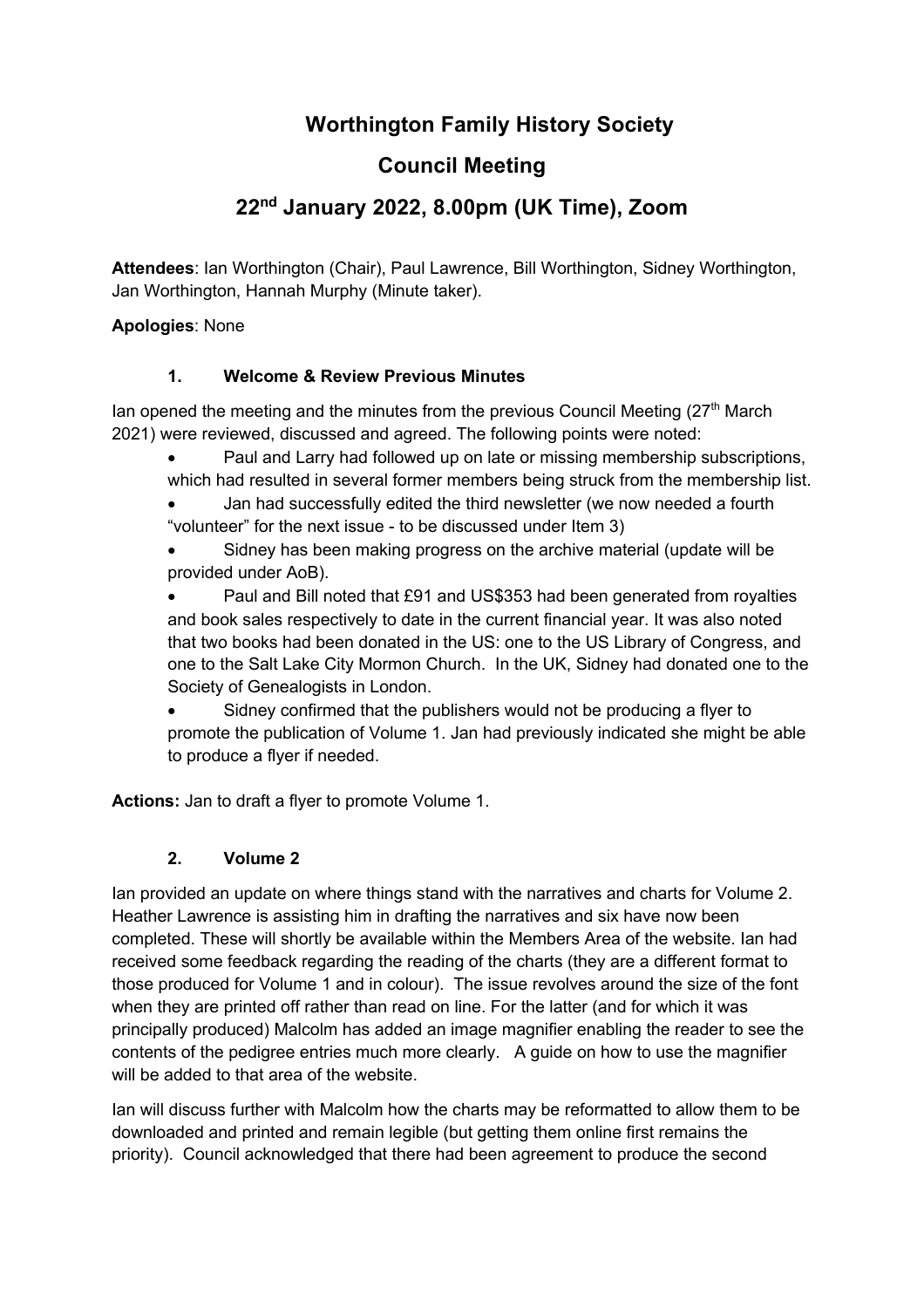volume digitally and further was supportive of the new format and the advantages that technology provides.

Jan reminded Council of the option and flexibility of "print on demand" publications should Council wish to explore that route at a later stage.

#### **3. Newsletter**

Jan was thanked for her lead on the third WFHS newsletter and volunteers were asked to lead on the fourth newsletter. Bill kindly stepped forward to lead on the next issue which he will aim to have ready by late April/early May.

**Action:** Hannah to email Bill with more information and guidance.

## **4. Membership**

It was noted that there have been three new members join the Society this calendar year. The Membership List on the website and the Mailchimp distribution list have been updated accordingly.

Paul asked whether there was any intention to change the membership rates for the coming year. Council discussed whether these could be reduced given that there had been little financial outgoings in the current FY. However, it was agreed to not make any changes and to keep our reserves to fund new projects.

## **5. Next AGM and Future Gatherings**

At the AGM on  $31<sup>st</sup>$  July 2021, it had been agreed that future AGMs would be held virtually to maximise attendance. Council agreed that the next AGM would take place over Zoom towards the end of June 2022.

It was noted that the Covid-19 pandemic was still causing some disruption to travel. That said perhaps an in-person event might be organised for September/October time.

**Action:** Ian and Hannah to meet separately to discuss collating papers ahead of the AGM in June 2022.

**Action:** Council to consider holding an in-person event in September/October 2022 subject to any Covid-19 restrictions.

## **3. AOB**

Paul noted that the Society would be making a payment to Malcolm Anderson of £100 (plus web hosting charges) for his work hosting and managing the website, as agreed at the Council meeting on 27<sup>th</sup> March 2021.

Sidney noted he had received archive material from both Judy Worthington and the solicitor handling Philip Worthington's affairs. These included papers belonging to the Society and previously stored at Knossington House, Rutland and those found to be in Philip's possession at the care home where he had resided up until his death.